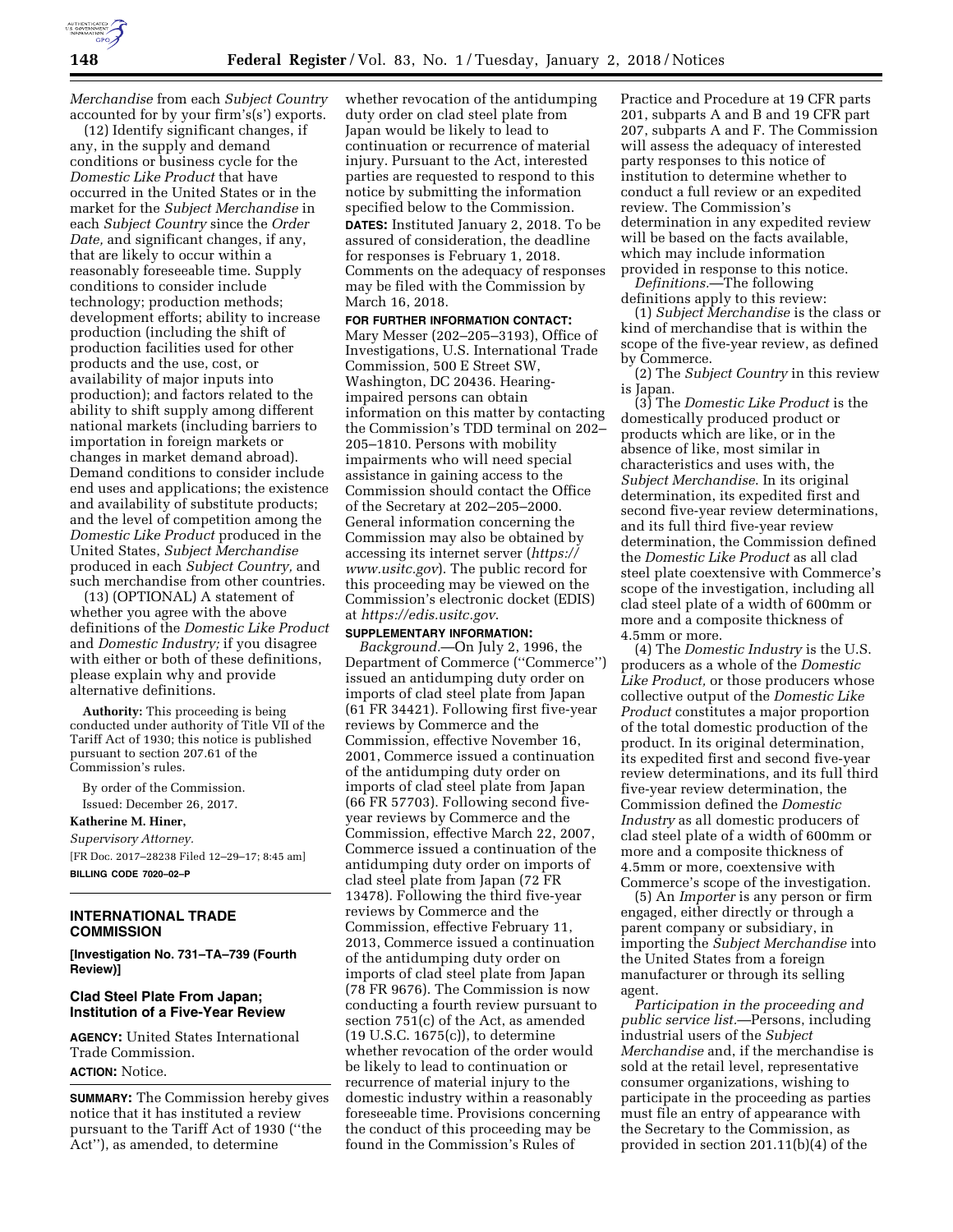Commission's rules, no later than 21 days after publication of this notice in the **Federal Register**. The Secretary will maintain a public service list containing the names and addresses of all persons, or their representatives, who are parties to the proceeding.

Former Commission employees who are seeking to appear in Commission five-year reviews are advised that they may appear in a review even if they participated personally and substantially in the corresponding underlying original investigation or an earlier review of the same underlying investigation. The Commission's designated agency ethics official has advised that a five-year review is not the same particular matter as the underlying original investigation, and a five-year review is not the same particular matter as an earlier review of the same underlying investigation for purposes of 18 U.S.C. 207, the post employment statute for Federal employees, and Commission rule 201.15(b) (19 CFR 201.15(b)), 79 FR 3246 (Jan. 17, 2014), 73 FR 24609 (May 5, 2008). Consequently, former employees are not required to seek Commission approval to appear in a review under Commission rule 19 CFR 201.15, even if the corresponding underlying original investigation or an earlier review of the same underlying investigation was pending when they were Commission employees. For further ethics advice on this matter, contact Charles Smith, Deputy Agency Ethics Official, at 202– 205–3408.

*Limited disclosure of business proprietary information (BPI) under an administrative protective order (APO) and APO service list.*—Pursuant to section 207.7(a) of the Commission's rules, the Secretary will make BPI submitted in this proceeding available to authorized applicants under the APO issued in the proceeding, provided that the application is made no later than 21 days after publication of this notice in the **Federal Register**. Authorized applicants must represent interested parties, as defined in 19 U.S.C. 1677(9), who are parties to the proceeding. A separate service list will be maintained by the Secretary for those parties authorized to receive BPI under the APO.

*Certification.*—Pursuant to section 207.3 of the Commission's rules, any person submitting information to the Commission in connection with this proceeding must certify that the information is accurate and complete to the best of the submitter's knowledge. In making the certification, the submitter will acknowledge that information submitted in response to this request for

information and throughout this proceeding or other proceeding may be disclosed to and used: (i) By the Commission, its employees and Offices, and contract personnel (a) for developing or maintaining the records of this or a related proceeding, or (b) in internal investigations, audits, reviews, and evaluations relating to the programs, personnel, and operations of the Commission including under 5 U.S.C. Appendix 3; or (ii) by U.S. government employees and contract personnel, solely for cybersecurity purposes. All contract personnel will sign appropriate nondisclosure agreements.

*Written submissions.*—Pursuant to section 207.61 of the Commission's rules, each interested party response to this notice must provide the information specified below. The deadline for filing such responses is February 1, 2018. Pursuant to section 207.62(b) of the Commission's rules, eligible parties (as specified in Commission rule 207.62(b)(1)) may also file comments concerning the adequacy of responses to the notice of institution and whether the Commission should conduct an expedited or full review. The deadline for filing such comments is March 16, 2018. All written submissions must conform with the provisions of section 201.8 of the Commission's rules; any submissions that contain BPI must also conform with the requirements of sections 201.6, 207.3, and 207.7 of the Commission's rules. The Commission's Handbook on E-Filing, available on the Commission's website at *[https://](https://edis.usitc.gov) [edis.usitc.gov,](https://edis.usitc.gov)* elaborates upon the Commission's rules with respect to electronic filing. Also, in accordance with sections 201.16(c) and 207.3 of the Commission's rules, each document filed by a party to the proceeding must be served on all other parties to the proceeding (as identified by either the public or APO service list as appropriate), and a certificate of service must accompany the document (if you are not a party to the proceeding you do not need to serve your response).

No response to this request for information is required if a currently valid Office of Management and Budget (''OMB'') number is not displayed; the OMB number is 3117 0016/USITC No. 17–5–400, expiration date June 30, 2020. Public reporting burden for the request is estimated to average 15 hours per response. Please send comments regarding the accuracy of this burden estimate to the Office of Investigations, U.S. International Trade Commission, 500 E Street SW, Washington, DC 20436.

*Inability to provide requested information.*—Pursuant to section 207.61(c) of the Commission's rules, any interested party that cannot furnish the information requested by this notice in the requested form and manner shall notify the Commission at the earliest possible time, provide a full explanation of why it cannot provide the requested information, and indicate alternative forms in which it can provide equivalent information. If an interested party does not provide this notification (or the Commission finds the explanation provided in the notification inadequate) and fails to provide a complete response to this notice, the Commission may take an adverse inference against the party pursuant to section 776(b) of the Act (19 U.S.C. 1677e(b)) in making its determination in the review.

*Information To Be Provided in Response to This Notice of Institution:*  As used below, the term ''firm'' includes any related firms.

(1) The name and address of your firm or entity (including World Wide Web address) and name, telephone number, fax number, and Email address of the certifying official.

(2) A statement indicating whether your firm/entity is an interested party under 19 U.S.C. 1677(9) and if so, how, including whether your firm/entity is a U.S. producer of the *Domestic Like Product,* a U.S. union or worker group, a U.S. importer of the *Subject Merchandise,* a foreign producer or exporter of the *Subject Merchandise,* a U.S. or foreign trade or business association (a majority of whose members are interested parties under the statute), or another interested party (including an explanation). If you are a union/worker group or trade/business association, identify the firms in which your workers are employed or which are members of your association.

(3) A statement indicating whether your firm/entity is willing to participate in this proceeding by providing information requested by the Commission.

(4) A statement of the likely effects of the revocation of the antidumping duty order on the *Domestic Industry* in general and/or your firm/entity specifically. In your response, please discuss the various factors specified in section 752(a) of the Act (19 U.S.C. 1675a(a)) including the likely volume of subject imports, likely price effects of subject imports, and likely impact of imports of *Subject Merchandise* on the *Domestic Industry.* 

(5) A list of all known and currently operating U.S. producers of the *Domestic Like Product.* Identify any